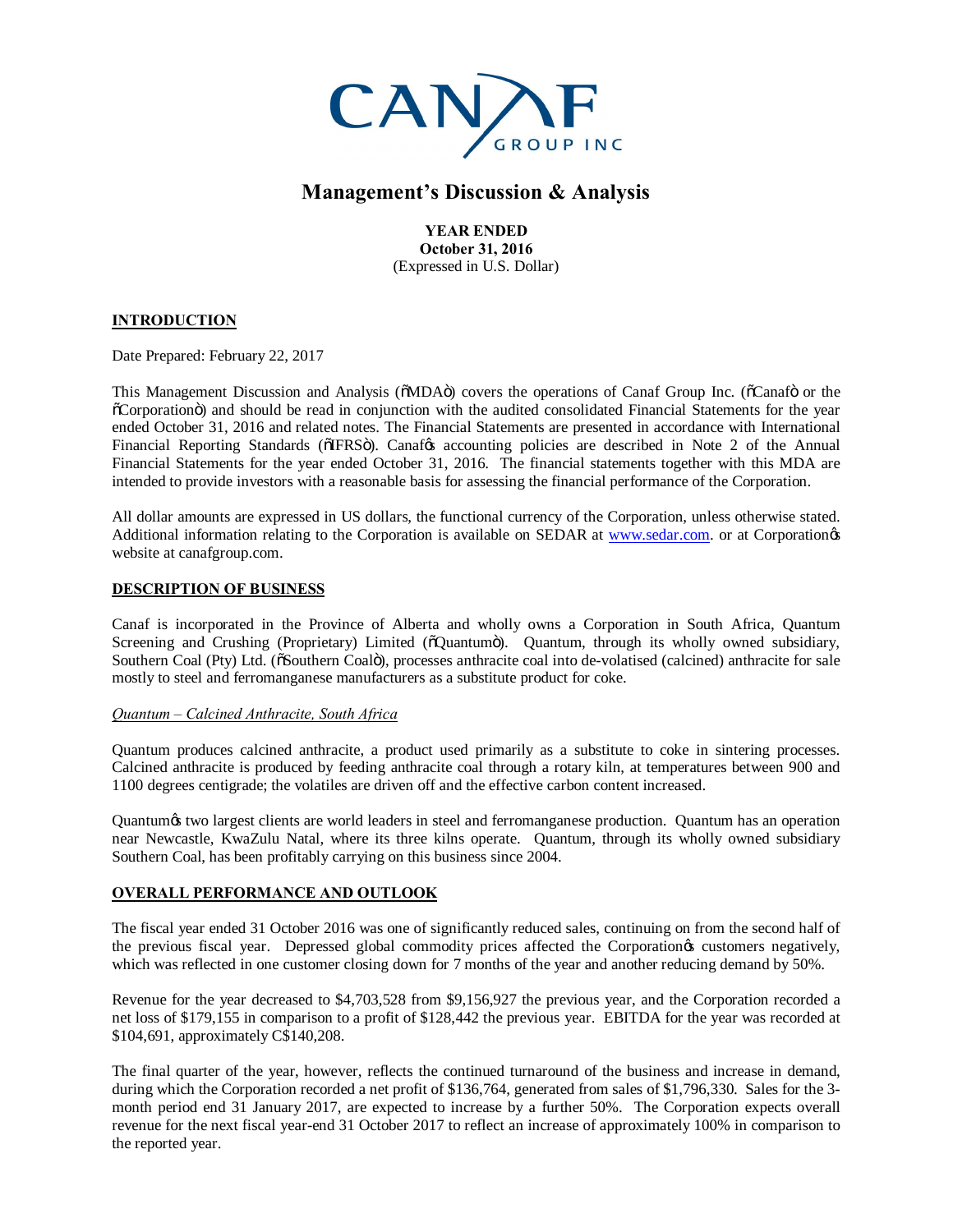

During a challenging year, the Corporation successfully commissioned a new, and more efficient, calcining facility, which finally began to produce saleable product during the latter stages of Q2, 2016. The new facility enabled the Corporation to sustain a quarter of depressed sales, due to its reduced operating costs; management expects to see an increase in its gross margin and profits during the next fiscal year, as demand increases and the efficiencies of the new facility begin to reflect.

Having weathered the storm during the market reprieve, the Corporation believes it is in a strong position in South Africa. Quantum is one of a few suppliers of a low volatile reductant, a situation, which has allowed the entity to emerge as a dominant player in the country.

The outlook and profitability for the coming year remains dependent on demand for the Corporation's calcine product, which the Corporation believes looks far more promising than the reported year, with an expected increase in sales of over 100%. The Corporation intends to continue to generate positive free cash flow during the fiscal year-end 2017 and, as it accumulates cash and reduces its gearing, will continue to look at either investment to improve the efficiency of its older facilities, or investment in related business opportunities in South Africa.

# *Selected Financial Information*

Due to the fact that the Corporation is listed on the TSX-V and is quoted in Canadian Dollars, the Corporation has prepared some key financial information. The following financial information is derived from the Corporation& audited financial statements for the year ended October 31, 2016, with a comparison in Canadian Dollar.

|                                | 2016<br>US\$ | 2015<br>US\$ | 2016<br><b>CDNS</b> | 2015<br>CDN <sub>\$</sub> |
|--------------------------------|--------------|--------------|---------------------|---------------------------|
| Conversion 1.00 US Dollar Rate |              |              | 1.339               | 1.314                     |
|                                |              |              |                     |                           |
| Revenue from Sales             | 4,703,528    | 9,156,927    | 6,299,250           | 12,029,500                |
| Cost of Sales                  | 4,600,463    | 8,365,883    | 6,161,220           | 10,990,300                |
| Gross Profit                   | 103,065      | 791,044      | 138,030             | 1,039,200                 |
| <b>Expenses</b>                | (415, 283)   | (494, 413)   | (556, 172)          | (649, 515)                |
| Income Tax Expenses            | 133,063      | (168,189)    | 178,206             | (220, 952)                |
| Net Income (Loss) for the year | (179, 155)   | 128,442      | (239, 936)          | 168,733                   |
| Adjusted EBITDA*               | 104,691      | 719,080      | 140,208             | 944,663                   |
|                                |              |              |                     |                           |
| <b>Total Assets</b>            | 2,729,318    | 3,512,225    | 3,655,270           | 4,614,050                 |
| Bank Loan                      | 702,230      | 950,137      | 940,469             | 1,248,200                 |
| <b>Total Equity</b>            | 1,468,974    | 1,631,039    | 1,967,340           | 2,142,710                 |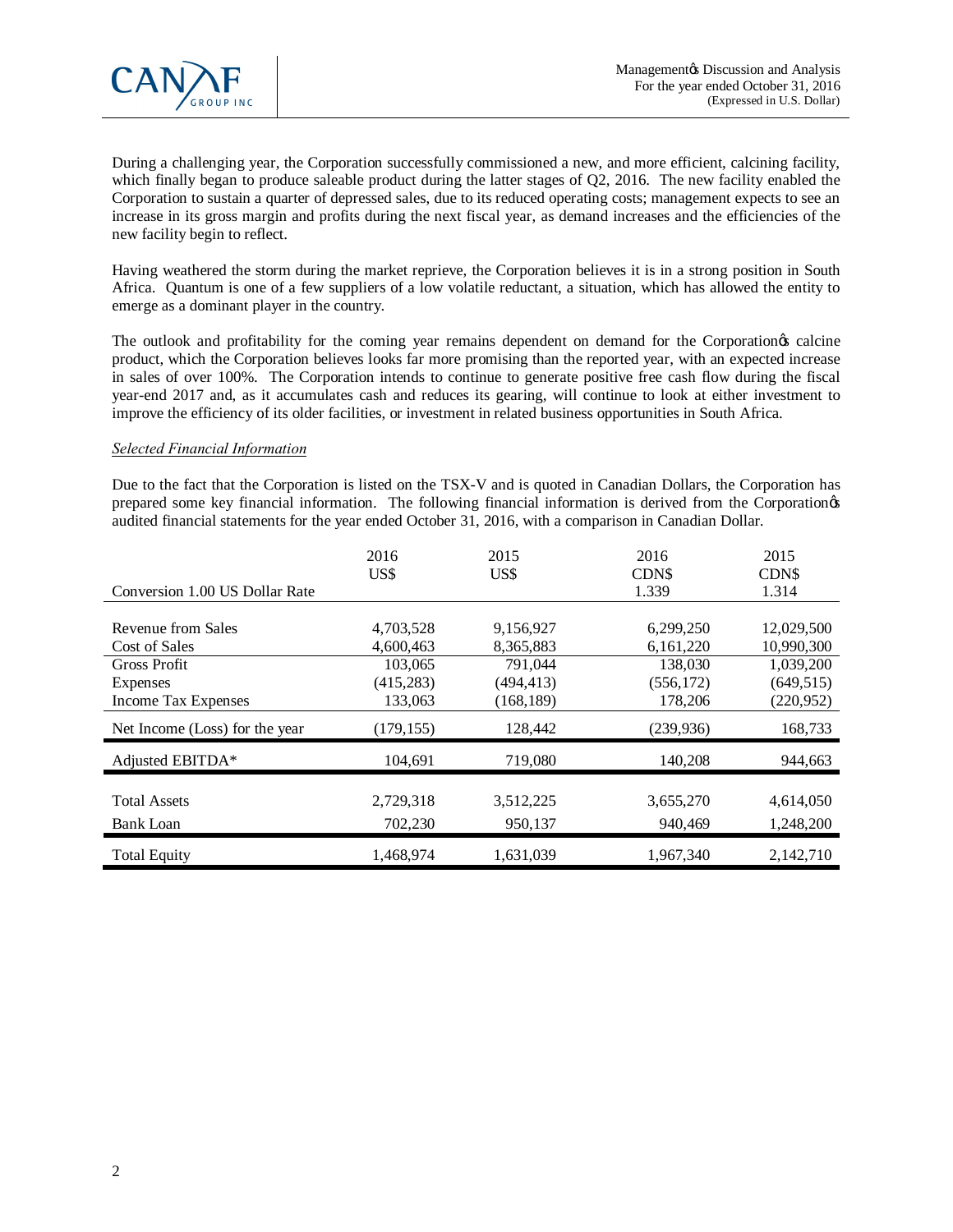

# *South African Business Performance – Quantum Screening and Crushing (Pty) Ltd*

|                                  | 2016         | 2015            |
|----------------------------------|--------------|-----------------|
| (in South African Rand)          | ZAR          | ZAR             |
|                                  |              |                 |
| Sales                            | 70,069,886   | 113,212,076     |
| Cost of sales                    | (68,089,999) | (103, 022, 995) |
| <b>Gross Profit</b>              | 1,979,887    | 10,189,081      |
| Expenses                         | (7,095,346)  | (4,406,530)     |
| Income tax expense               | 1,432,328    | (1,628,523)     |
| Net income (loss) for the period | (3,683,131)  | 4,154,028       |

The table above clearly illustrates the reduction of sales recorded during the period. Sales tonnes recorded were in fact 40% lower than the previous fiscal year-end 31 October 2015. The Corporation expects sales tons for the next fiscal year-end 31 October 2017 to reflect an increase of over 100% in comparison to the reported period.

### *Non- GAAP Performance Measures*

The Corporation has included additional financial performance measures in this MD&A, such as adjusted EBITDA. The Corporation believes that, in addition to conventional measures prepared in accordance with IFRS, certain investors use this information to evaluate the Corporation<sup>g</sup> underlying performance of its core operations and its ability to generate cash flow. Accordingly, it is intended to provide additional information and should not be considered in isolation or as a substitute for measures of performance prepared in accordance with IFRS.

#### *\*Reconciliation of Adjusted EBITDA and Profit*

|                                | 2016       | 2015    | 2015       | 2015    |
|--------------------------------|------------|---------|------------|---------|
|                                | US\$       | US\$    | CDN\$      | CDN\$   |
| Conversion 1.00 US Dollar Rate |            |         | 1.339      | 1.314   |
|                                |            |         |            |         |
| Net Income (Loss)              | (179, 155) | 128,442 | (239, 935) | 168,736 |
| Financial cost                 | 71.721     | 78,045  | 96,053     | 102,528 |
| Depreciation                   | 345,188    | 344,404 | 462,296    | 452,447 |
| Taxes                          | (133,063)  | 168,189 | (178,206)  | 220,952 |
| <b>Adjusted EBITDA</b>         | 104.691    | 719.080 | 140.208    | 944,663 |

Adjusted EBITDA represents earnings before interest, taxes, depreciation, amortization, foreign exchange gain (loss) and other revenues (expenses) as historically calculated by the Corporation.

#### *Update on Ugandan Case against Kilembe Mines Limited*

In August 2006, Canaf, then known as Uganda Gold Mining, announced the termination of any further investment into its Kilembe Copper-Cobalt Project in Uganda. Since 2007, the Company has been involved in a legal dispute with Kilembe Mines Limited, ( $\delta$ KML $\ddot{o}$ ). In January 2013, the high court of Uganda referred the case back to arbitration for settlement.

On May 29, 2013, a preliminary meeting was held between the Company, KML and the arbitrator. The Company can confirm that further meetings were scheduled for August 2013, after filings of amended statements of defence and claims had been submitted. Since the initial meeting however the Government has awarded a deal to a Chinese Consortium to manage and operate KML. The Company & appointed Ugandan Advocates have notified the board that the Arbitrator has stepped down for personal reasons. The Company& Uganda Advocates and the Government& Solicitor General have agreed to a new Arbitrator, Retired Justice James Ogoola. The parties held a preliminary meeting with the Arbitrator who requested them to provide him with their fee estimate for the conduct of the Arbitration. The estimate has since been provided to the Arbitrator who is yet to confirm whether or not he is agreeable to it.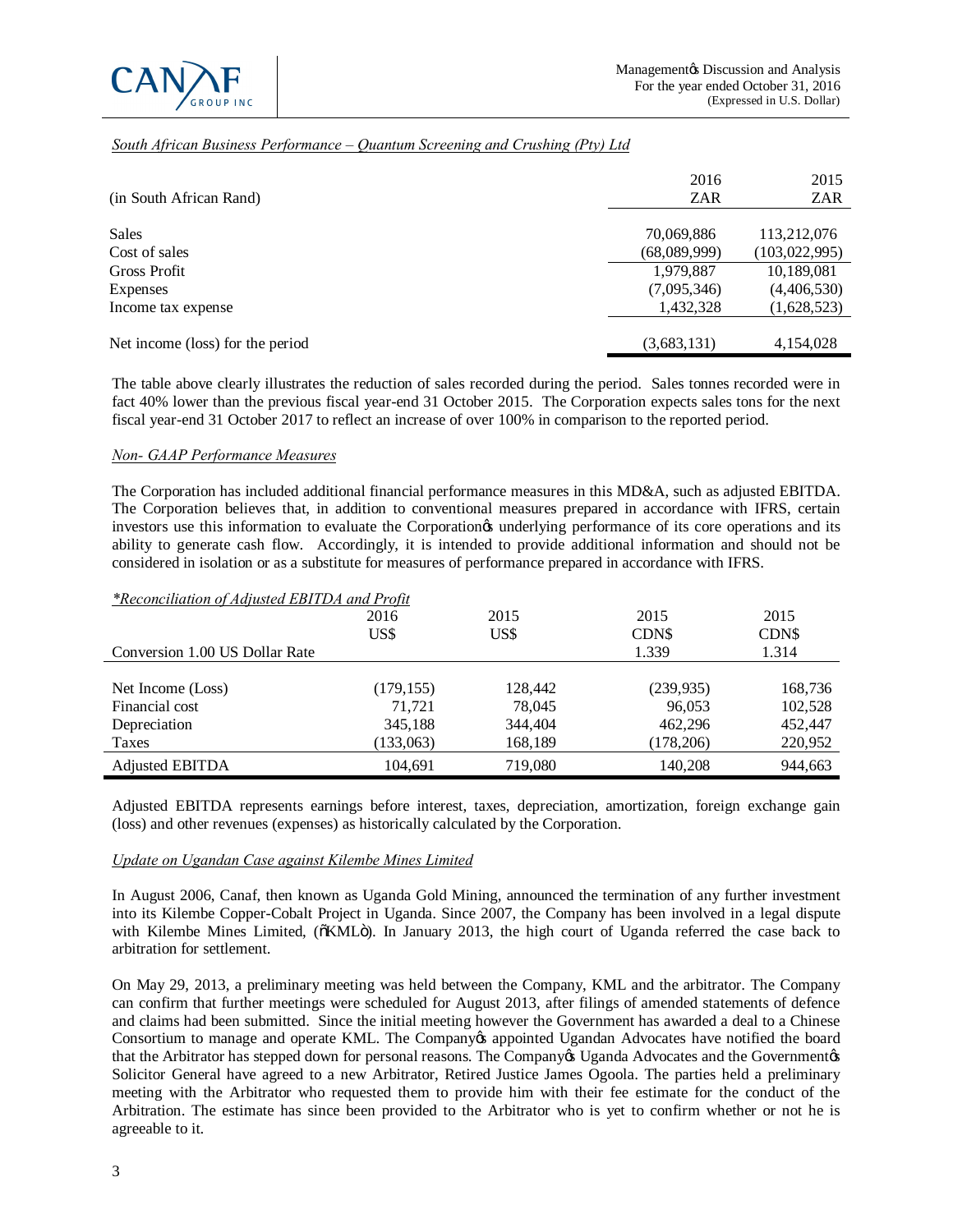

In the meantime the Company appointed SRK Consultants to prepare a brief document to quantify the  $\exists$ ost opportunity walue of the termination of the Kilembe Project. During the current financial year the Company will utilize this document to assist in the submission of a revised claim against KML.

The Company has received no new information since 2014, and the Company remains unable to give an indication of either the quantum or any likely date by which a settlement will or will not be reached. The original claim, before costs, is for a money sum of US\$10,370,368 as at the 24th January 2007.

### **RESULTS OF OPERATIONS**

# **Year Ended October 31, 2016**

The Corporation reported net loss of \$179,155 compared to net income of \$128,442 for the previous year. The decrease in net income was directly related to a decrease in sales during the period, caused by the global economic slowdown, primarily stemmed from China.

|                                | 2016<br>S   | 2015        |
|--------------------------------|-------------|-------------|
| Sales                          | 4,703,528   | 9,156,927   |
| Cost of sales                  | (4,600,463) | (8,365,883) |
| Gross Profit (Loss)            | 103,065     | 791,044     |
| <b>Expenses</b>                | (415, 283)  | (494, 413)  |
| Income tax expense             | 133,063     | (168, 189)  |
| Net income (loss) for the year | (179, 155)  | 128,442     |

### *Sales*

Revenue decreased 49% to \$4,703,528 from \$9,156,927 the same period last year. The decrease in sales was due to the global economic slowdown, and subsequent reduction, and sometimes cessation, of consumption of commodities related to Quantum & markets. During the year, one main customer of the Corporation shutdown for a period of 7 months and the other reduced overall consumption by 50%.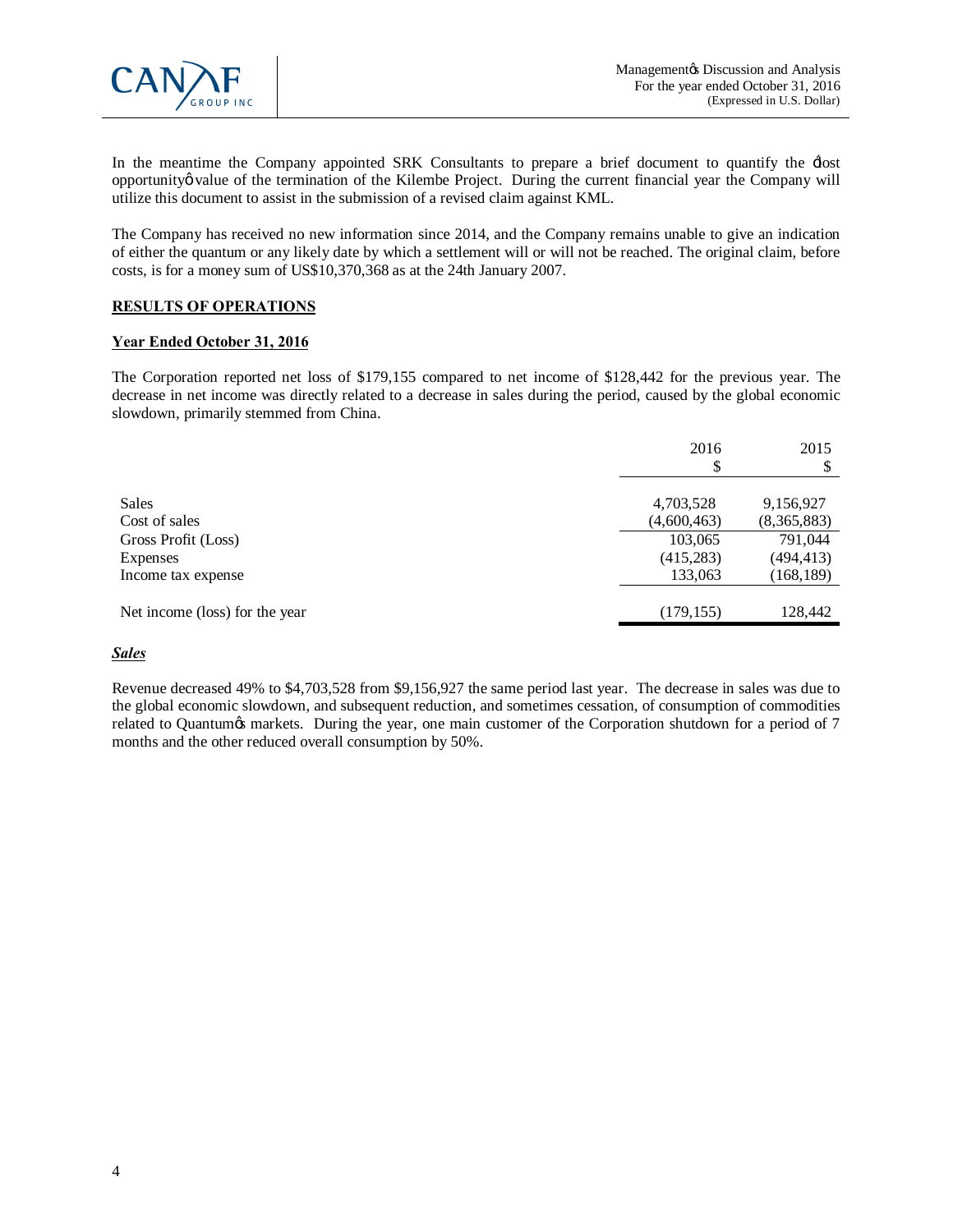

# *Expenses*

Expenses decreased by 23%; the main reason for this is due to the decrease in general and administrative expenses. Differences in expenses incurred are as follows:

|                                     | 2016      | 2015      |
|-------------------------------------|-----------|-----------|
|                                     | \$        | \$        |
| General and Administrative          | 372,842   | 458,752   |
| <b>Interest on Bank Loan</b>        | 71,721    | 78,045    |
| Interest Income                     | (29, 280) | (42, 384) |
|                                     | 415,283   | 494,413   |
| General and administrative expenses |           |           |
|                                     | 2016      | 2015      |
|                                     | \$        | \$        |
| <b>Bank Charges and Interest</b>    | 3,376     | 4,063     |
| <b>Bad Debt</b>                     | 5,083     |           |
| <b>Consulting Fees</b>              | 68,559    | 72,380    |
| <b>Management Fees</b>              | 100,035   | 123,600   |
| Office, Insurance and Sundry        | 50,336    | 84,895    |
| Professional Fees                   | 78,877    | 92,392    |
| Promotion                           | 848       | 1,229     |
| Telephone                           | 14,493    | 16,700    |
| Transfer Agent and Filing Fees      | 9,465     | 10,103    |
| Travel                              | 41,771    | 53,390    |
|                                     | 372,842   | 458,752   |

- · Directors and officers of Quantum, a subsidiary of the Corporation in South Africa, billed the Corporation \$100,035 (2015-\$123,600) for management services.
- The Corporation incurred \$68,559 (2015-\$72,380) in consulting fees relating to consulting and management services by the President of the Corporation. The President works full-time for the Corporation.
- · Professional fees included audit, tax, accounting fee and legal of \$78,877 (2015-\$92,392).
- · Transfer agent and filing fees of \$9,465 (2015-\$10,103) consisted of fees paid to regulatory bodies in Canada in connection with routine filings and TSX sustaining fee for the year.
- The Corporation incurred \$41,771 (2015-\$53,390) in travel costs.

#### *Interest Income*

• The Corporation is interest income for \$29,280 (2015-\$42,384) for the year ended October 31, 2016 for interest earned on cash on hand and interest charges on accounts receivable. The interest income decreased due to less cash on hand to invest in interest bearing financial assets and decreased interest in accounts receivable.

#### *Finance Cost*

• The bank loan is subject to interest at 9.25% per annum compounded monthly, with \$71,721 (2015-\$78,045) of interest expense for the period.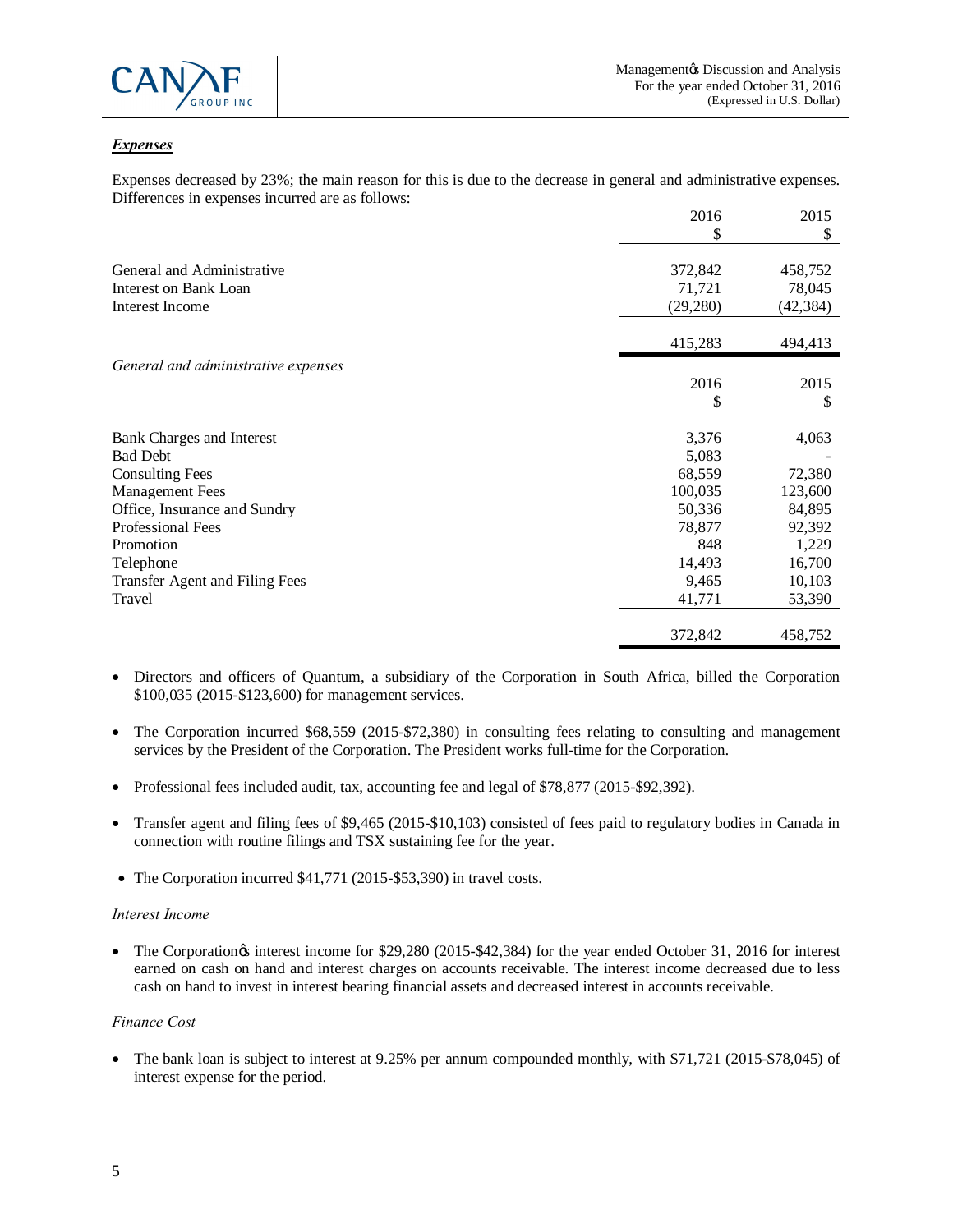

# *Income Taxes*

The Corporation reported income taxes recovery of \$133,063**,** which reflects 179% decrease compared to the year ended October 31, 2016.

A majority of the future income tax assets originating in Canada include tax losses carried forward for which a valuation allowance has been recorded. The deferred tax liability included in the balance sheet of \$17,108 (2015- \$120,258) was recorded to reflect the temporary difference originated on the value assigned to plant and equipment in South Africa.

# *Comprehensive Income*

The Corporation is not subject to currency fluctuations in its core activities however the Corporation is subject to transactions in various currencies and the volatility in international currency markets does have an impact on some costs and translation into the reporting currency of the Corporation. The current period comprehensive gain on foreign exchange in the amount of \$17,090 (2015 Loss - \$413,660) mostly as a result of the translation of foreigncurrency denominated balances from the functional currency to the reporting currency. As at October 31, 2016, the Corporation has accumulated other comprehensive loss of \$1,361,484 (2015 - \$1,378,574). The Corporation does not hedge net asset translation movements, but where necessary and appropriate hedge currency risk for trading items.

# **FOURTH QUARTER OPERATIONS**

|                                  | 2016       | 2015      |
|----------------------------------|------------|-----------|
|                                  | \$         | \$        |
|                                  |            |           |
| <b>Sales</b>                     | 1,796,330  | 994,031   |
| Cost of Sales                    | 1,702,134  | 1,004,288 |
| Gross Profit (Loss)              | 94,196     | (10, 257) |
| Expenses                         |            |           |
| General and Administrative       | 109,713    | 95,072    |
|                                  |            |           |
| Interest on Bank Loan            | 16,060     | 25,353    |
| <b>Interest Debenture</b>        |            |           |
| Interest Income                  | (24, 359)  | (35,786)  |
|                                  |            |           |
|                                  | (101, 414) | (84, 639) |
| Income Before Income Taxes       | (7,218)    | (94, 896) |
| Income Tax Recovery              | 143,982    | 15,280    |
| Net Income (Loss) for the period | 136,764    | (79,616)  |

During the fourth quarter, the Corporation reported a net income of \$136,764 compared to net loss of \$79,616 in the previous year. The turnaround to a profitable position is due to the increase in demand of the Corporation's main product, calcined anthracite. Management believes demand will further increase into Q1 and Q2, 2017, driven not only by the shortage of coke in South Africa, but also by the significantly increased cost of coke and related products, thus making the Corporation's product an attractive alternative.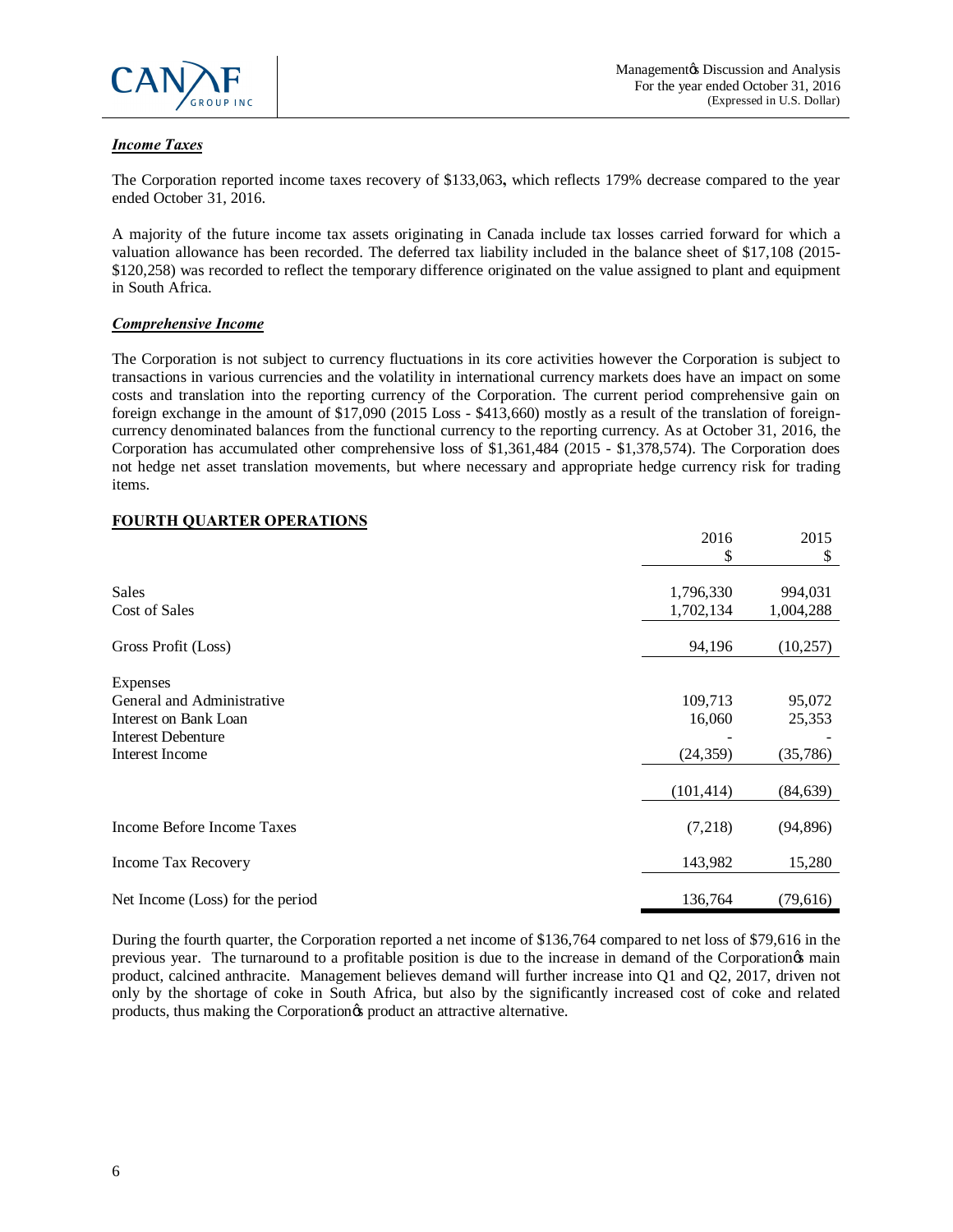

# **SUMMARY OF QUARTERLY REPORTS**

The following financial data is derived from the Corporation  $\beta$  financial statements for the past 8 quarters.

|                                  | Three Months Ended |           |           |             |
|----------------------------------|--------------------|-----------|-----------|-------------|
|                                  | October 31,        | July 31,  | April 30, | January 31, |
|                                  | 2016               | 2016      | 2016      | 2016        |
|                                  |                    |           |           |             |
| <b>Sales</b>                     | 1,796,330          | 1,126,582 | 757,843   | 1,022,773   |
| <b>Gross Profit</b>              | 94.196             | 98,966    | 39,113    | (129, 210)  |
| Net Income (Loss)                | 136,764            | 19,945    | (41, 382) | (294, 482)  |
| Basic and diluted loss per share | 0.00               | 0.00      | 0.00      | 0.00        |

|                                  |                     | Three Months Ended |                        |                     |
|----------------------------------|---------------------|--------------------|------------------------|---------------------|
|                                  | October 31,<br>2015 | July 31,<br>2015   | April 30,<br>2015<br>S | January 31,<br>2015 |
| <b>Sales</b>                     | 994,031             | 2,075,219          | 3,408,800              | 2,678,877           |
| Gross Profit                     | (10,257)            | 128,225            | 441,205                | 231,871             |
| Net Income (Loss)                | (79,616)            | (45,901)           | 207,407                | 46,552              |
| Basic and diluted loss per share | 0.00                | 0.00               | 0.00                   | 0.00                |

The table above clearly shows the period of depressed sales and demand of the Corporation's product, which started in Q3, 2015 for a period of 8 months. Since Q3 2016, the Corporation has seen an increase in demand and subsequent increase in sales. The Corporation expects that annual sales tons for the coming fiscal year-end 31 October 2017 will further increase by approximately 100%, in comparison to the reported period, as more confidence returns to the markets that the Corporation supplies, namely steel and manganese.

### **SELECTED ANNUAL INFORMATION**

The following financial data is derived from the Corporation & audited financial statements for the years ended October 31, 2016, 2015 and 2014.

|                                             | 2016        | 2015        | 2014           |
|---------------------------------------------|-------------|-------------|----------------|
|                                             | \$          | \$          | \$             |
| <b>Sales</b>                                | 4,703,528   | 9,156,927   | 13,257,224     |
| Cost of Sales                               | (4,600,463) | (8,365,883) | (11, 985, 381) |
| <b>Gross Profit</b>                         | 103,365     | 791,044     | 1,271,843      |
| Income before income taxes                  | (312, 218)  | 296,631     | 755,569        |
| Income tax expenses                         | 133,063     | (168, 189)  | (343, 219)     |
| Net income for the year.                    | (179, 155)  | 128,442     | 412,350        |
| Interest Income                             | 29,280      | 42,384      | 7,887          |
| Bank Loan, including current portion        | 702,230     | 950,137     |                |
| <b>Total Assets</b>                         | 2,729,308   | 3,512,225   | 3,597,561      |
| Basic and diluted earnings (loss) per share | (0.00)      | (0.00)      | 0.01           |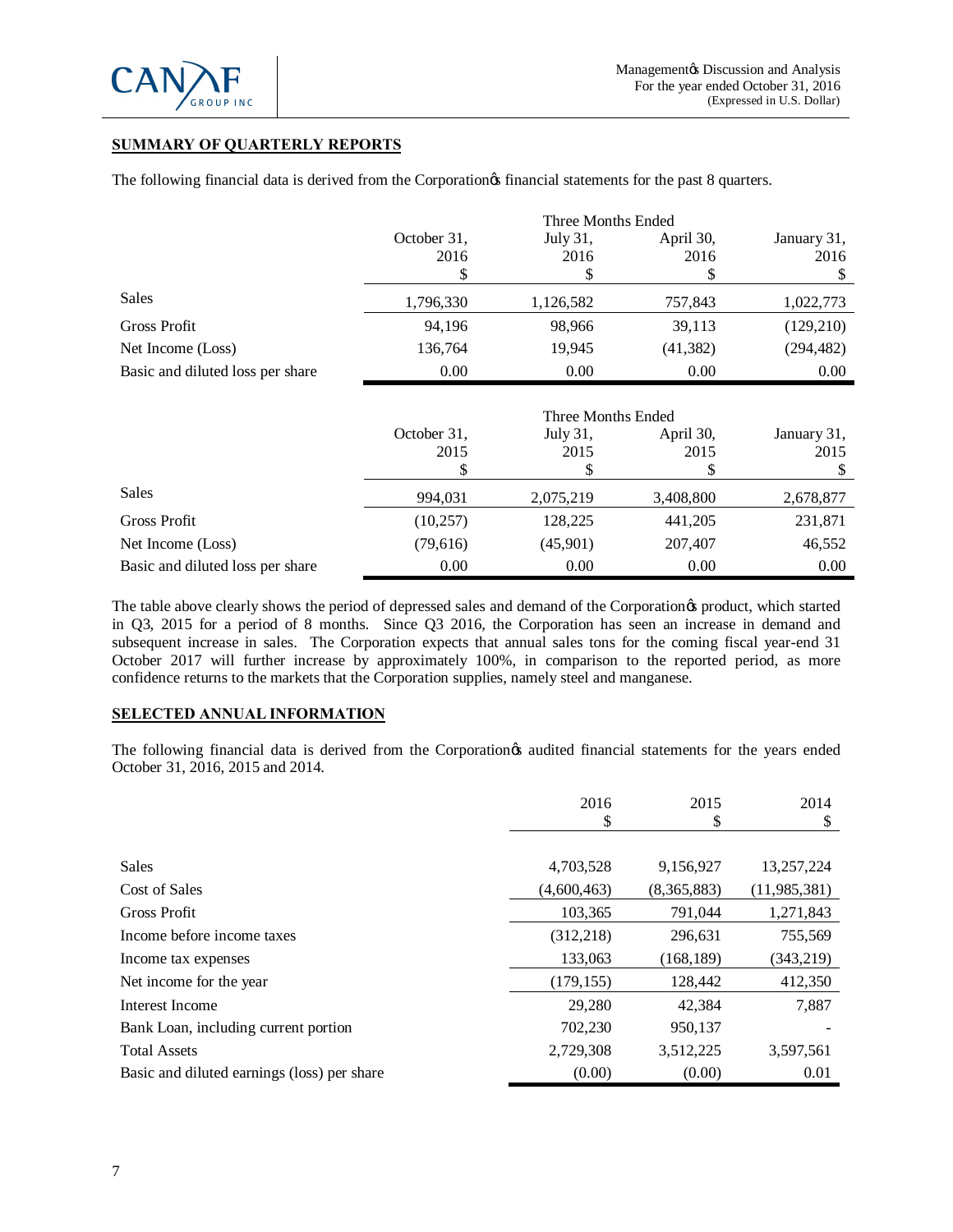

# **Financial position**

Revenue from the sale of calcine and coal has historically been derived from two customers and as a result the Corporation is dependent on these customers for its revenue. Quantum however has been actively working on increasing its customer base and has goals to be supplying at least three different facilities by the end of the current fiscal year. Should the Corporation not be successful in increasing its customer base it will continue to solidify and build on its current supply relationships by engaging in secure, long-term supply contracts.

The Corporation earned \$29,280 (2015-\$42,384) of interest income during fiscal year ended October 31, 2016 on its long-term investment, accounts receivables on sales and cash held in Canadian and South African banking institutions.

The main components making up the balance of \$2,729,318 of total assets as at October 31, 2016 are \$1,256,691 property, plant and equipment, \$380,561 in cash, \$643,645 in accounts receivable and \$403,329 in inventories, comprising mostly of stock on hand.

### **LIQUIDITY AND CAPITAL RESOURCES**

At October 31, 2016, the Corporation had cash of \$380,561 and working capital of \$633,376. All cash and cash equivalents are deposited in interest accruing accounts.

|                                                                          | October 31,<br>2016          | October 31,<br>2015             |
|--------------------------------------------------------------------------|------------------------------|---------------------------------|
|                                                                          | \$                           | \$                              |
| Current assets<br>Plant and Equipment<br><b>Intangible Assets</b>        | 1,472,626<br>1,256,691       | 2,137,111<br>1,375,113          |
| <b>Total Assets</b>                                                      | 2,729,318                    | 3,512,225                       |
| <b>Current Liabilities</b><br><b>Bank Loan</b><br>Deferred Tax Liability | 839,250<br>403,986<br>17,108 | 1,152,069<br>608,859<br>120,258 |
| <b>Total Liabilities</b>                                                 | 1,260,344                    | 1,881,186                       |
| ShareholdersøEquity                                                      | 1,468,974                    | 1,631,039                       |
| <b>Working Capital</b>                                                   | 633,376                      | 985,042                         |

Significant working capital components include cash in current or interest bearing accounts, trade and other receivables, sales tax receivable, inventories and prepaid expenses and deposits, trade and other payables, sales tax payable, income tax payable, and current portion of long-term debt.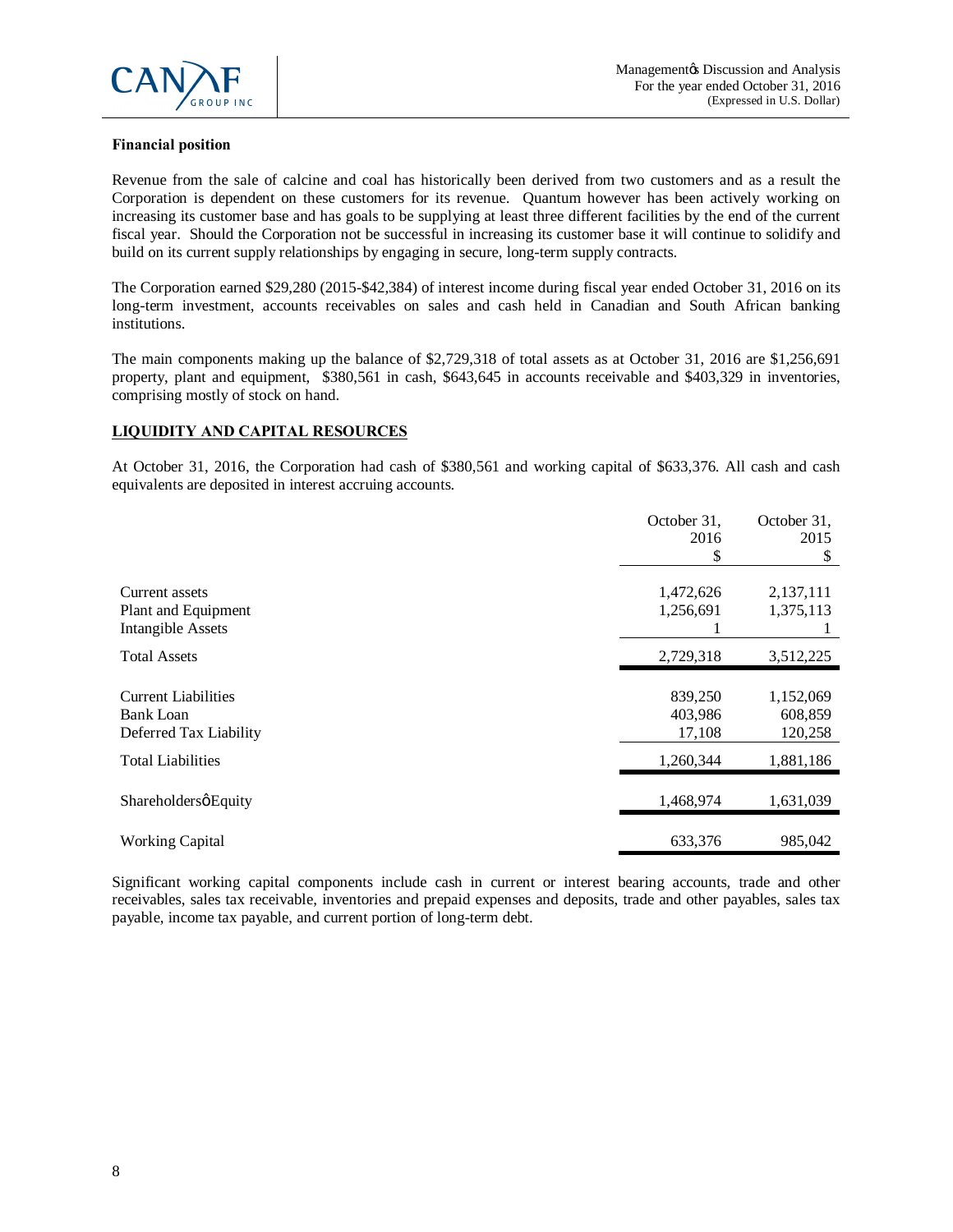

Trade receivables and trade payables are expected to increase or decrease as sales volumes change.

|                                                                            | October 31,<br>2016      | October 31,<br>2015      |
|----------------------------------------------------------------------------|--------------------------|--------------------------|
|                                                                            |                          |                          |
| Cash used in operating activities                                          | (11, 722)                | 884.544                  |
| Cash used in investing activities<br>Cash provided by financing activities | (204, 424)<br>(248, 377) | (1,448,785)<br>1,076,759 |
| Change in cash                                                             | (464,523)                | 512,518                  |

Operations utilized \$11,722 in cash compared to \$884,544 generated during the year ended October 31, 2016. The decrease in cash generated from operations in 2016 as compared to 2015 is mainly due to a fluctuation in trade receivables and trade payables due to the purchase of equipment and inventories in our subsidiaries in South Africa.

Except as described above, the Corporation & management is not aware of any other trends or other expected fluctuations in its liquidity that would create any deficiencies. The Corporation is management believes that its cash balances will be sufficient to meet the Corporation<sub>®</sub> short-term and long-term requirements for ongoing operations and planned growth.

### **ECONOMIC DEPENDENCE**

Sales from the Corporation & South African coal processing business are substantially derived from two customers and as a result, the Corporation is economically dependent on these customers. The Corporation's exposure to credit risk is limited to the carrying value of its accounts receivable. As at October 31, 2016, trade receivables of \$643,645 were due from these customers and were collected subsequent to year-end.

### **REVENUE RECOGNITION**

Revenue from the sale of calcined anthracite is recognized upon transfer of title, which is completed when the physical product is delivered to customers and collection is reasonably assured. Interest and other income are recognized when earned and collection is reasonably assured.

### **COMMITMENT**

The Corporation has an agreement to lease premises for its coal processing plant in South Africa for a term of ten years, expiring on December 31, 2020. The agreement offers the Corporation, in lieu of rent, feedstock coal to be delivered to its adjacent premises, which it purchases at market price. Should the Corporation decide to purchase feedstock coal from an alternative supplier which the lessor is otherwise able to provide, then a monthly rent of Rand 200,000 (\$14,465) is payable. To date, the Corporation has not been required to pay any rent for the premises as it has continued to purchase feedstock coal from the landlord.

#### **CONTRACTUAL OBLIGATIONS**

|                                           | October 31,<br>2016<br>\$ | October 31,<br>2015<br>\$ |
|-------------------------------------------|---------------------------|---------------------------|
| <b>Bank Loan</b><br>Less: Current Portion | 702,230<br>(298, 244)     | 950,137<br>(341, 278)     |
|                                           | 403,986                   | 608,859                   |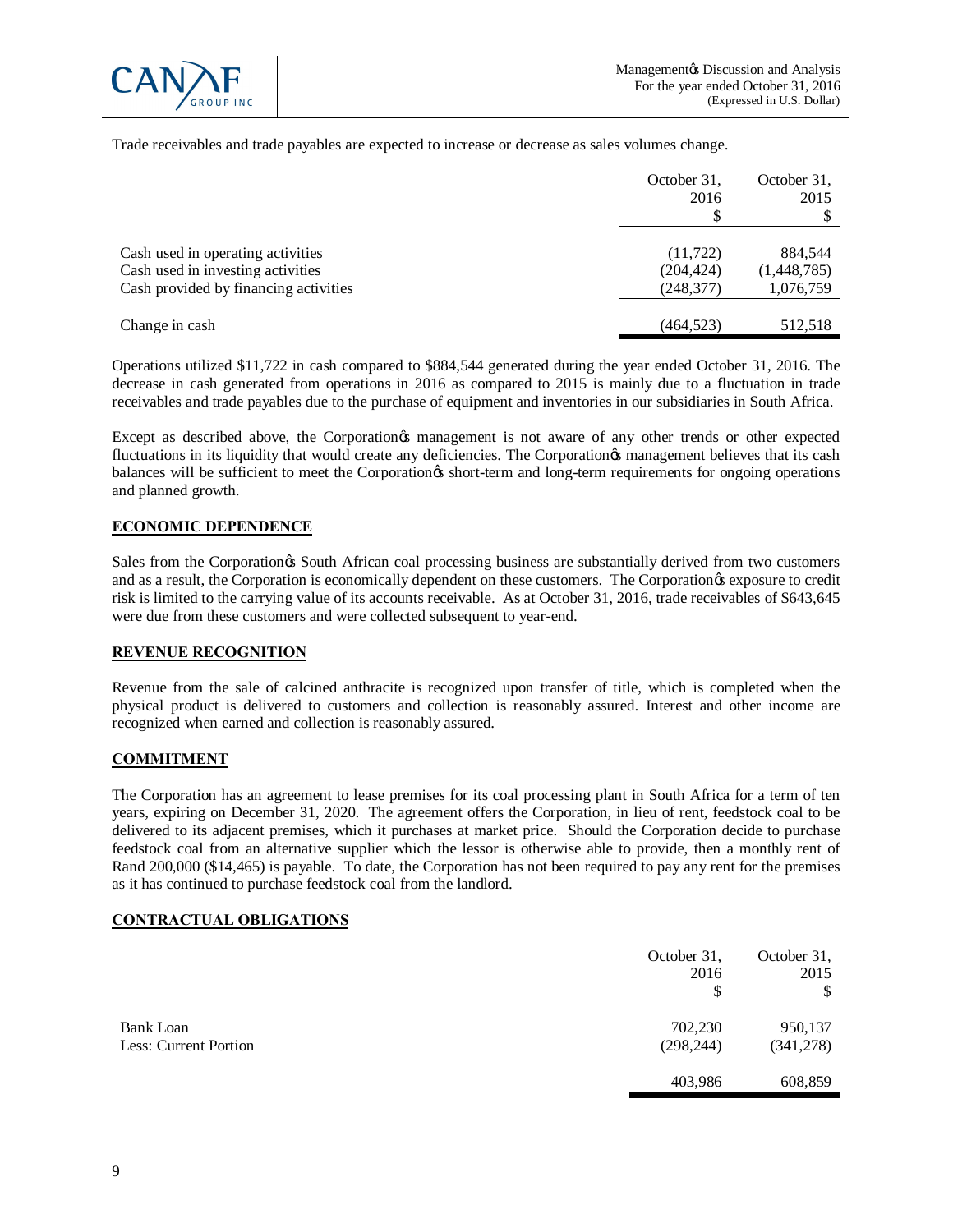

The bank loan bears interest at 9.25% per annum, matures on January 7, 2019, and is secured by the Corporation<sub>(S</sub>s processing facility acquired with the proceeds from the loan. The bank loan is repayable over 42 months in blended monthly payments of Rand 393,779 (\$29,230 translated at October 31, 2016 exchange rate). During the year ended October 31, 2016, the Corporation incurred interest expense totalling  $$71,721$  (2015 6  $$78,045$ ).

## **TRANSACTIONS WITH RELATED PARTIES**

At the report date, key management consists of Christopher Way (CEO, President and a Director of the Corporation), Zeny Manalo (CFO and a Director of the Corporation); David Way (Chairman of the Board and Director of the Corporation) and Kevin Corrigan (Independent Director of the Corporation).

Fees incurred for services by key management personnel during the period ended October 31, 2016 and 2015 were as follows:

| Services                 | Party                                                                                                                      | October 31,<br>2016<br>\$ | October 31<br>2015 |
|--------------------------|----------------------------------------------------------------------------------------------------------------------------|---------------------------|--------------------|
| <b>Consulting Fees</b>   | Charges by the President, CEO and director of the<br>Corporation                                                           | 68,559                    | 72,380             |
| <b>Professional Fees</b> | Charges by the CFO and director of the Corporation                                                                         | 40,873                    | 44,842             |
| <b>Management Fees</b>   | Charges by the President and a director of the<br>Corporation in relation with coal processing<br>business in South Africa | 100,035                   | 123,600            |

### *Other related party:*

Management Fee of \$20,805 (2015-\$57,004) charges by a P. Cronje (Director) of Quantum, through its wholly owned subsidiary, Southern Coal (Pty) Ltd.

### **OFF-BALANCE SHEET ARRANGEMENTS**

The Corporation has no off-balance sheet arrangements

### **ACCOUNTING STANDARDS ISSUED BUT NOT YET EFFECTIVE**

A number of new accounting standards, amendments to standards, and interpretations have been issued but not yet effective up the date of issuance of the Company's consolidated financial statements. The Company intends to adopt the following standards when it becomes effective.

### **a) IFRS 9 – Financial Instruments**

IFRS 9 as issued reflects the first phase of the IASBs work on the replacement of IAS 39 and applies to classification and measurement of financial assets as defined in IAS 39. The mandatory effective date has been set for annual periods beginning on or after January 1, 2018 with early adoption permitted. The Company does not intend to early adopt IFRS 9. The Company has not yet determined the impact of this standard on its consolidated financial statements.

### **b) IFRS 15 – Revenue from Contracts with Customers**

IFRS 15 clarifies the principles for recognizing revenue from contracts with customers. IFRS 15 will also result in enhanced disclosures about revenue, provide guidance for transactions that were not previously addressed comprehensively, and improve guidance for multiple-element arrangements. The standard is effective for annual periods beginning on or after January 1, 2018 with early adoption permitted. The Company does not intend to early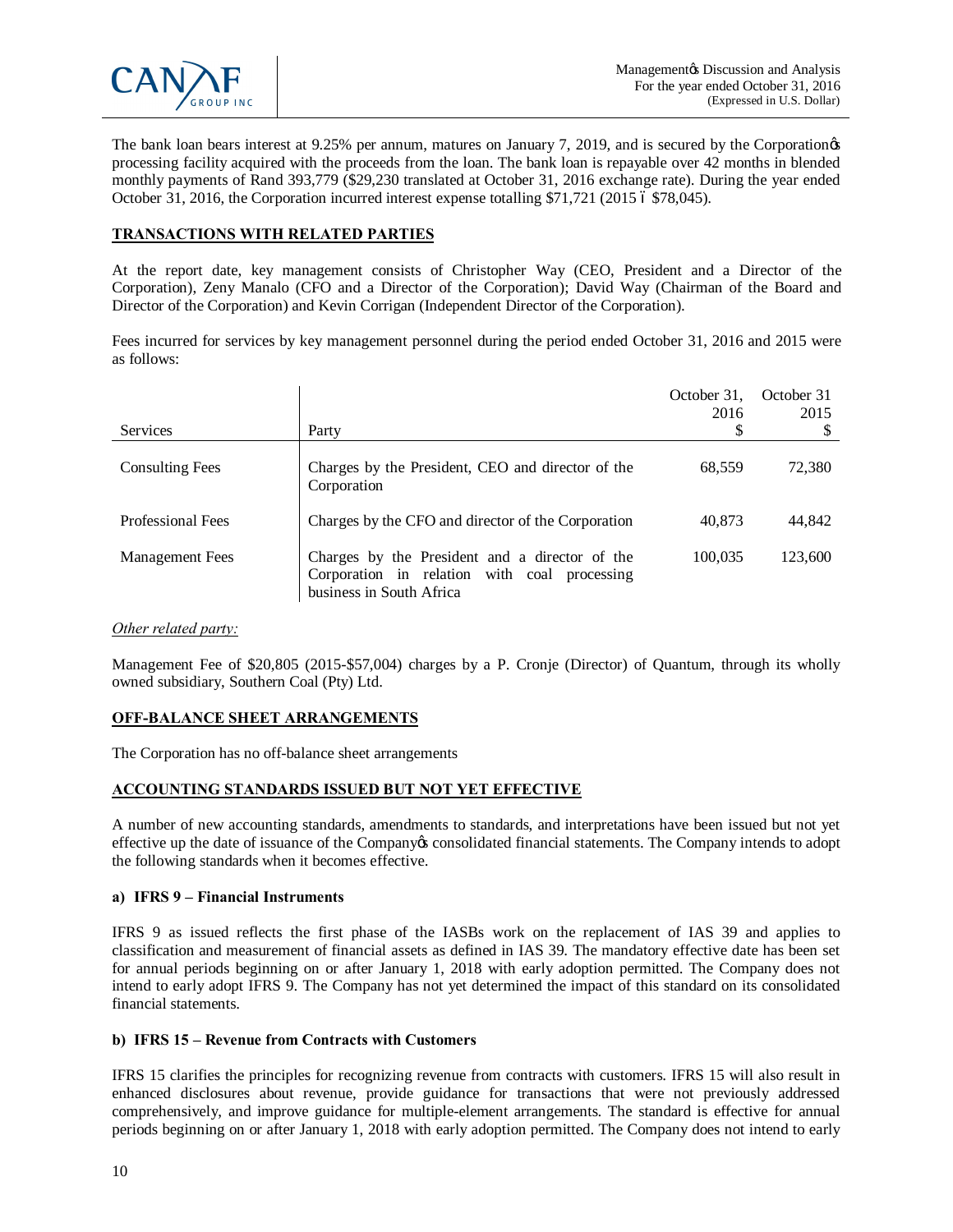

adopt IFRS 15. The Company has not yet determined the impact of this standard on its consolidated financial statements.

### **CRITICAL ACCOUNTING POLICIES AND ESTIMATES**

The details of Canaf $\alpha$  accounting policies are presented in Note 2 of the consolidated financial statements ended October 31, 2016. These policies are considered by management to be essential to understanding the processes and reasoning that go into the preparation of the Corporation's financial statements and the uncertainties that could have a bearing on its financial results.

### **MANAGEMENT FINANCIAL RISKS**

The Corporation is exposed to various risks in relation to financial instruments. The Corporation's financial assets and liabilities by category are summarized in Note 2(o) of the consolidated financial statements. The Corporationgs risk management is coordinated at its head office in Canada in close co-operation with the board of directors and focuses on actively securing the Corporation's short to medium-term cash flows and raising finances for the Corporation's capital expenditure program. The Corporation does not actively engage in the trading of financial assets for speculative purposes. The most significant financial risks to which the Corporation is exposed are described below.

#### *Foreign Currency Risk*

Foreign exchange risk arises because of fluctuations in exchange rates. The Corporation conducts a significant portion of its business activities in foreign currencies. The Corporation $\alpha$  subsidiaries, principally located in South Africa, routinely transact in the local currency, exposing the Corporation to potential foreign exchange risk in its financial position and cash flows.

The assets, liabilities, revenue and expenses that are denominated in foreign currencies will be affected by changes in the exchange rate between the United States dollar and these foreign currencies. The Corporation has outstanding debt obligations that are payable in South African Rand. The Corporation does not currently use financial instruments to mitigate this risk.

#### *Credit Risk*

Credit risk is the risk of loss associated with counterparty to fulfill its payment obligations. The Corporation limits its exposure to credit loss for cash by placing its cash with high quality financial institutions and for trade receivable by performing standard credit checks. The credit risk for cash and trade receivables is considered negligible since the counterparties are reputable banks with high quality external credit ratings and customers with no history of default.

The Corporation has a credit risk exposure related to its economic dependence on two customers for its calcine sales. The Corporation has assessed its exposure to credit risk and has determined that no significant risks exist from these concentrations of credit.

#### *Liquidity Risk*

Liquidity risk is the risk that the Corporation will not be able to meet its financial obligations when they become due. The Corporation ensures, as far as reasonably possible, that it will have sufficient capital in order to meet short-term business requirements, after taking into account cash flows from operations and the Corporationes holdings of cash. The Corporation has a working capital of \$633,376 as at October 31, 2016. There can be no assurance that the Corporation will be successful with generating and maintaining profitable operations or will be able to secure future debt or equity financing for its working capital and expansion activities.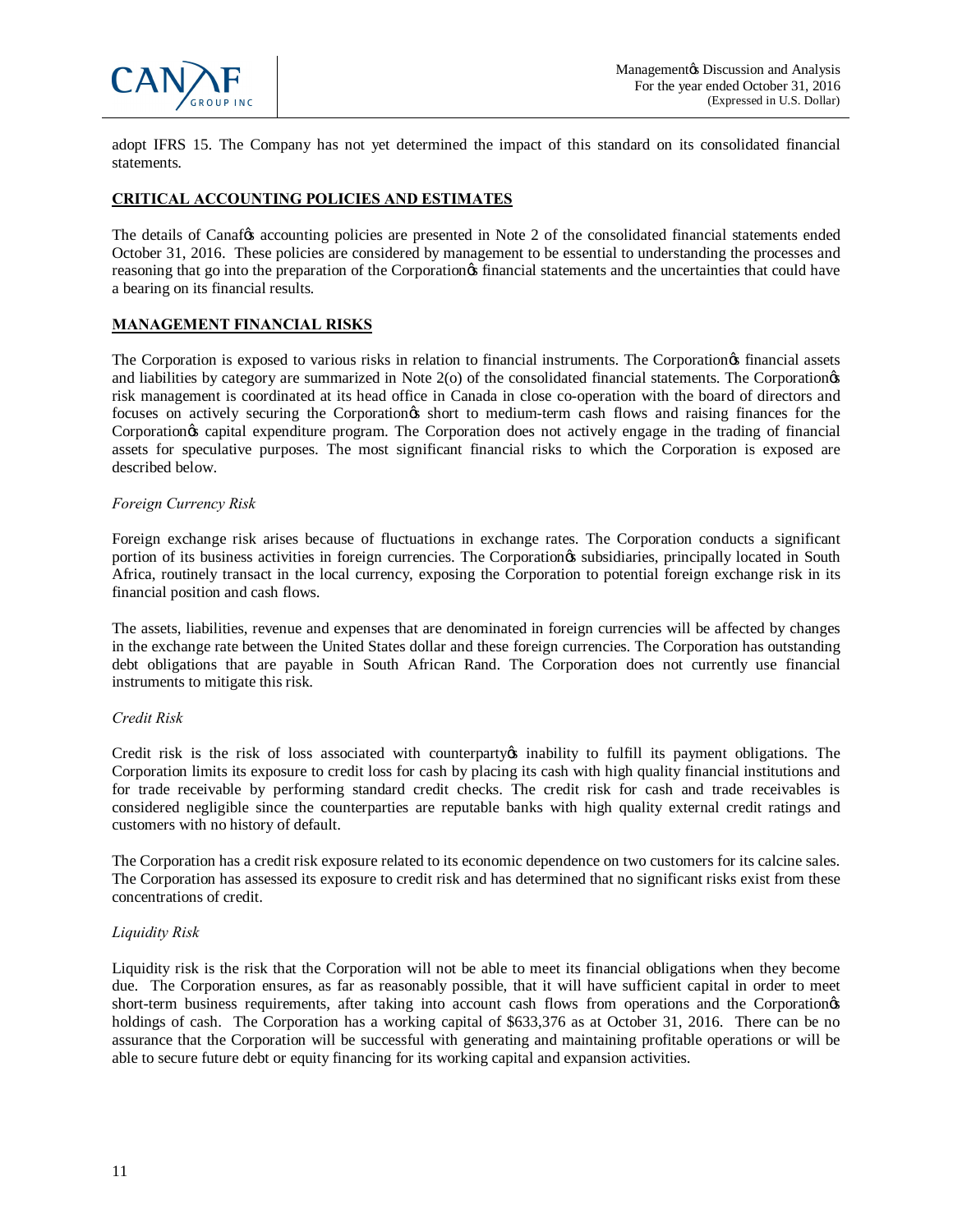

# *Interest Rate Risk*

Interest rate risk is the risk that future cash flows will fluctuate as a result of changes in market interest rates. Interest on the Corporation's bank loan is based on a fixed rate, and as such, the Corporation is not exposed to significant interest rate risk.

#### *Commodity Price Risk*

The Corporation<sub>'s</sub> revenues, earnings and cash flows are directly related to the volume and price of calcine sold and are sensitive to changes in market prices over which it has little or no control. The Corporation has the ability to address its price-related exposures through the use of sales contracts.

#### *Fair Value*

The Corporation uses the following hierarchy for determining fair value measurements:

- Level 1: Quoted prices in active markets for identical assets or liabilities.
- Level 2: Other techniques for which all inputs which have a significant effect on the recorded fair value are observable, either directly or indirectly.
- Level 3: Techniques which use inputs that have a significant effect on the recorded fair value that is not based on observable market data.

The level within which the financial asset or liability is classified is determined based on the lowest level of significant input to the fair value measurement.

The Corporation is financial assets measured at fair value through profit or loss use Level 1 valuation techniques during the years ended October 31, 2016 and 2015. The carrying values of the Corporation of financial assets and liabilities approximate their fair values as at October 31, 2016.

### **CAPITAL RISK MANAGEMENT**

The Corporation to objectives in managing its capital are to ensure adequate resources are available to fund its coal processing business in South Africa, to seek out and acquire new projects of merit, and to safeguard its ability to continue as a going concern. The Corporation manages its share capital as capital, which as at October 31, 2016, totalled \$8,079,463 (2015 6 \$8,079,463).

The Corporation manages its capital structure in a manner that provides sufficient funding for operational and capital expenditure activities. Funds are secured through the sale of calcine in South Africa and, when necessary, through debt funding or equity capital raised by means of private placements. There can be no assurances that the Corporation will be able to obtain debt or equity capital in the case of operating cash deficits.

The Corporation may, from time to time, invest capital that is surplus to immediate operational needs in short-term, liquid, and highly rated financial instruments held with major financial institutions, or in marketable securities. The Corporation may also, from time to time, enter into forward foreign exchange and commodity price contracts to hedge a portion of its exposure to movements in foreign exchange and commodity prices.

The Corporation has no externally imposed capital requirements and has not paid or declared any dividends since the date of incorporation, nor are any contemplated in the foreseeable future. There were no changes in the Corporation's approach to capital management during the year ended October 31, 2016.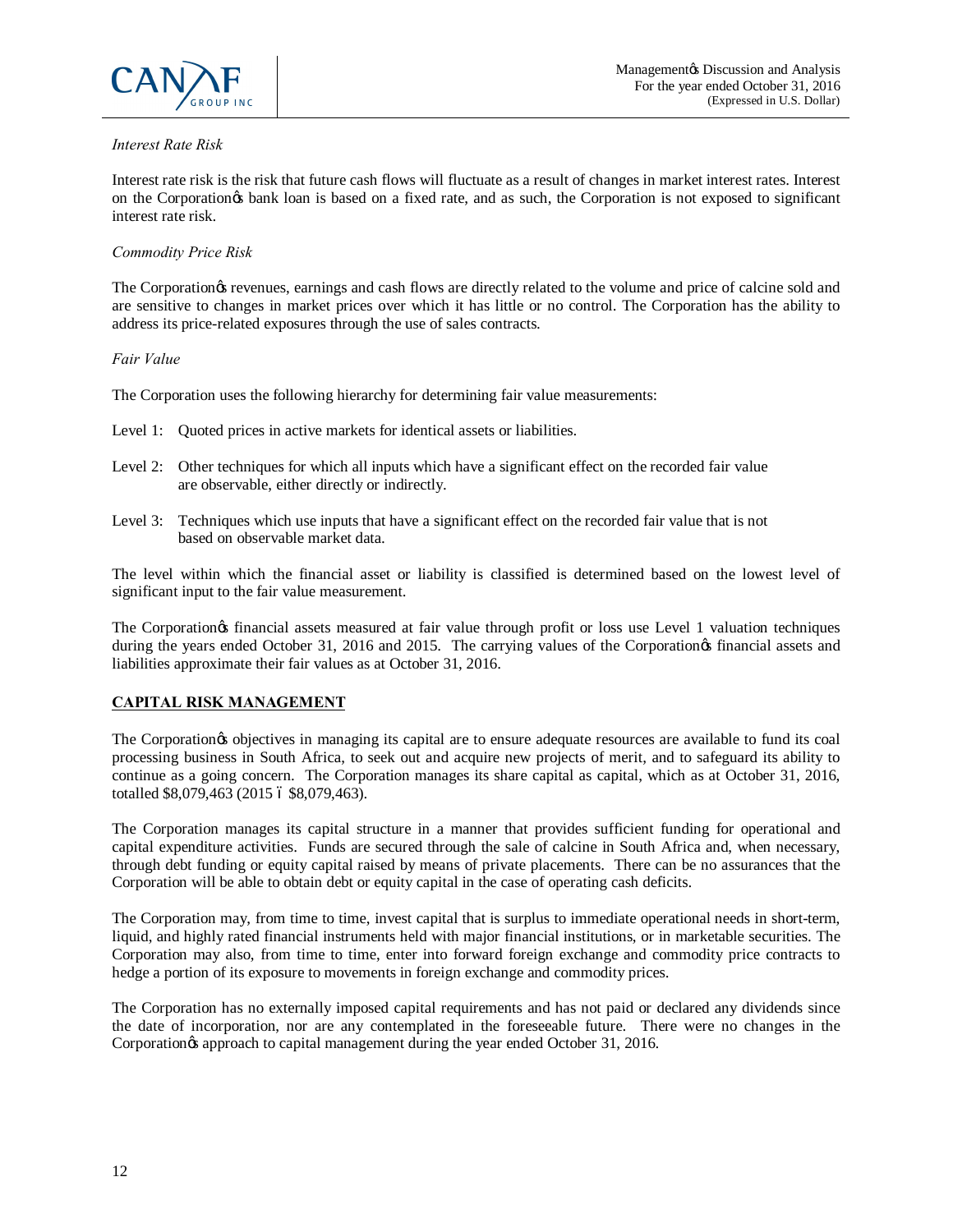

# **RISKS AND UNCERTAINTIES**

The Corporation is subject to a number of risk factors due to the nature of the mining business in which it is engaged, including movements in commodity prices, which are difficult to forecast. The Corporation seeks to counter these risks as far as possible by selecting exploration areas on the basis of their recognized geological potential to host economic deposits.

The Corporation<sub>os</sub> assets are of indeterminate value. For further particulars see the financial statements filed on www.sedar.com.

#### *Exploration and Development*

The Corporation is not currently engaged in any exploration or development projects.

#### *Operating Hazards and Risks*

Operations in which the Corporation has a direct or indirect interest will be subject to all the hazards and risks normally incidental to exploration, development and production of resources, any of which could result in work stoppages, damage to persons or property and possible environmental damage. Although the Corporation has or will obtain liability insurance in an amount which it considers adequate, the nature of these risks is such that liabilities might exceed policy limits, the liabilities and hazards might not be insurable, or the Corporation might not elect to insure itself against such liabilities due to high premium costs or other reasons, in which event the Corporation could incur significant costs that could have a material adverse effect upon its financial condition.

#### *Metal and Mineral Prices*

Factors beyond the control of the Corporation affect the price and marketability of gold and other metals and minerals. Metal and mineral prices have fluctuated widely, particularly in recent years and are affected by numerous factors including international, economic and political trends, expectations of inflation, currency exchange fluctuations, interest rates, global or regional consumption patterns, speculative activities and worldwide production levels. The effect of these factors on the Corporation of future prospects cannot accurately be predicted.

#### *Political Risk*

Quantum is located in South Africa and consequently the Corporation will be subject to certain risks, including currency fluctuations, electricity outages and possible political or economic instability, and exploration and production activities may be affected in varying degrees by political stability and government regulations relating to the industry. Any changes in regulations or shifts in political attitudes are beyond the control of the Corporation and may adversely affect its business. Exploration may be affected in varying degrees by government regulations with respect to restrictions on future exploitation and production, price controls, export controls, foreign exchange controls, income taxes, expropriation of property, environmental legislation and site safety.

#### *Environmental Factors*

All phases of the Corporation's operations will be subject to environmental regulation in South Africa.

Environmental legislation is evolving in a manner which will require stricter standards and enforcement, increased fines and penalties for non-compliance, more stringent environmental assessments of proposed projects and a heightened degree of responsibility for companies and their officers, directors and employees. In addition, certain types of operations require the submission and approval of environmental impact assessments. Environmental assessments of proposed projects carry a heightened degree of responsibility for companies and directors, officers and employees. The cost of compliance with changes in governmental regulations has a potential to reduce the profitability of operations. The exploration, development and production activities of the Corporation will require certain permits and licenses from various governmental authorities and such operations are and will be governed by laws and regulations governing exploration, development and production, labour standards, occupational health, waste disposal, toxic substances, land use, environmental protection, safety and other matters. Companies engaged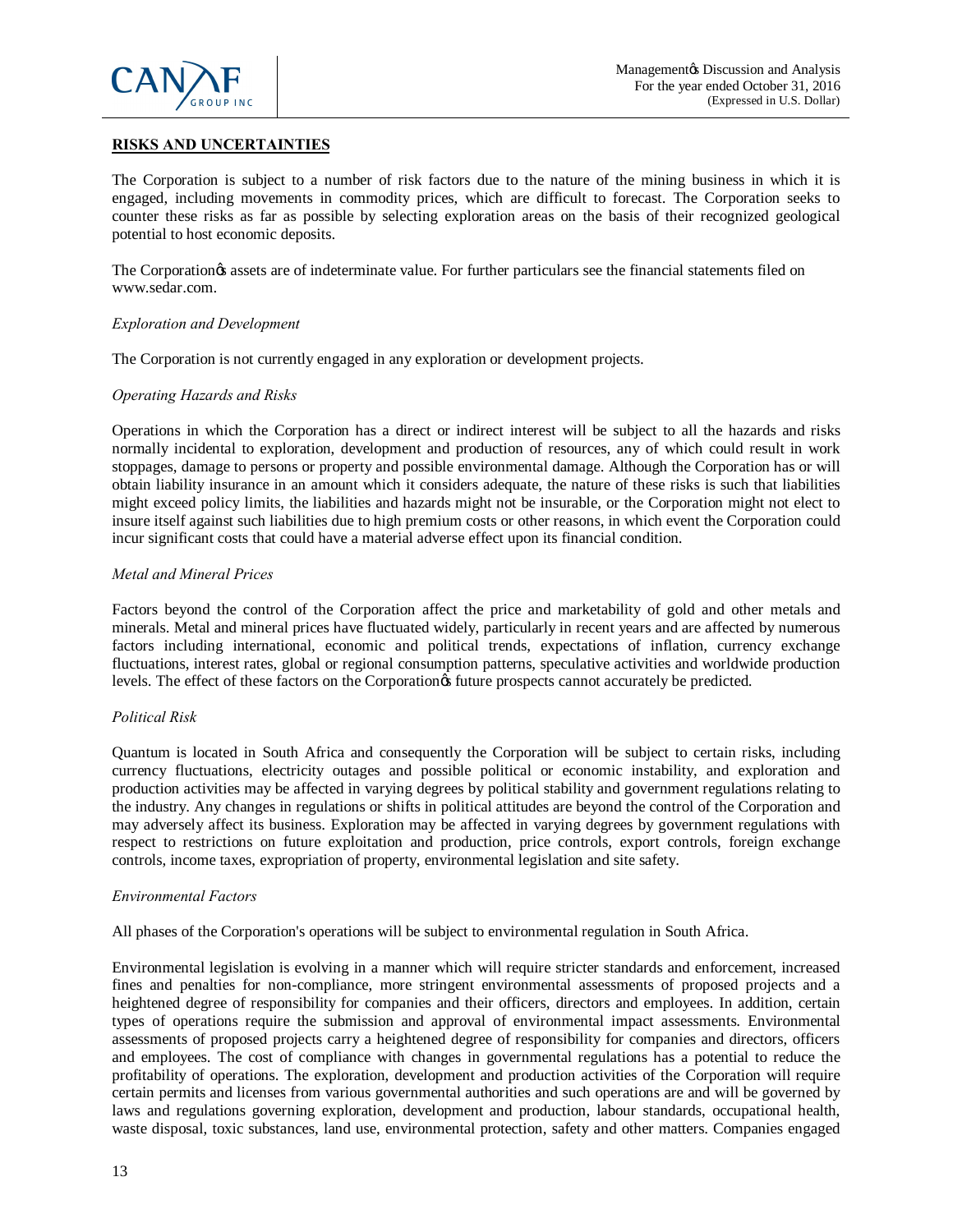

in exploration activities generally experience increased costs and delays as a result of the need to comply with applicable laws, regulations and permits. There can be no assurance that all licenses and permits which the Corporation may require to carry out exploration and development of its projects will be obtainable on reasonable terms or on a timely basis, or that such laws and regulations would not have an adverse effect on any project that the Corporation may undertake.

#### *Cash Flows and Additional Funding Requirements*

Although since the acquisition of Quantum, the Corporation has significant revenues from operations, the majority of sources of funds currently available to the Corporation for any future acquisition and development projects will in large portion be derived from the issuance of equity or project finance debt. Although the Corporation presently has sufficient financial resources and has been successful in the past in obtaining equity and debt financing to undertake its currently planned exploration and development programs, there is no assurance that it will be able to obtain adequate financing in the future or that such financing will be on terms advantageous to the Corporation.

#### *Title to Assets*

Although the Corporation has or will receive title options for any concessions in which it has or will acquire a material interest, there is no guarantee that title to such concessions will be not challenged or impugned. In some countries, the system for recording title to the rights to explore, develop and mine natural resources is such that a title opinion provides only minimal comfort that the holder has title. Also, in many countries, claims have been made and new claims are being made by aboriginal peoples that call into question the rights granted by the governments of those countries.

#### *Enforcement of Civil Liabilities*

Substantially all of the assets of the Corporation will be located outside of Canada and certain of the directors and officers of the Corporation will be resident outside of Canada. As a result, it may be difficult or impossible to enforce judgments granted by a court in Canada against the assets of the Corporation or the directors and officers of the Corporation residing outside of Canada.

#### *Management*

The Corporation is dependent on a relatively small number of key employees, the loss of any of whom could have an adverse effect on the Corporation.

### **CAUTIONARY STATEMENTS ON FORWARD-LOOKING INFORMATION**

This MD&A together with the Corporation's consolidated financial statements for the year ended October 31, 2016 contain certain statements that may be deemed  $\tilde{\sigma}$ forward-looking statements $\ddot{\sigma}$ . All statements in this MD&A, other than statements of historical fact, that address exploration drilling, exploitation activities and events or developments that the Corporation expects to occur, are forward looking statements. Forward looking statements in this document are statements that are not historical facts and are generally, but not always, identified by the words  $\tilde{o}$ expects $\ddot{o}$ , "plans", "anticipates", "believes", "intends", "estimates", "projects", "potential" and similar expressions, or that events or conditions õwillö, õwouldö, õmayö, õcouldö or õshouldö occur. Information inferred from the interpretation of drilling results and information concerning resource estimates may also be deemed to be forward looking statements, as it constitutes a prediction of what might be found to be present when and if a project is actually developed. Although the Corporation believes the expectations expressed in such forward-looking statements are based on reasonable assumptions, such statements are not guarantees of future performance and actual results may differ materially from those in the forward-looking statements.

Inherent in forward-looking statements are risks and uncertainties beyond the Corporation's ability to predict or control, including risks that may affect the Corporation operating or capital plans, including risks generally encountered in the exploration and development of natural resource properties, such as unusual or unexpected geological formations, unanticipated metallurgical difficulties, ground control problems, process upsets and equipment malfunctions; risks associated with labour and unavailability of skilled labour; fluctuations in the market